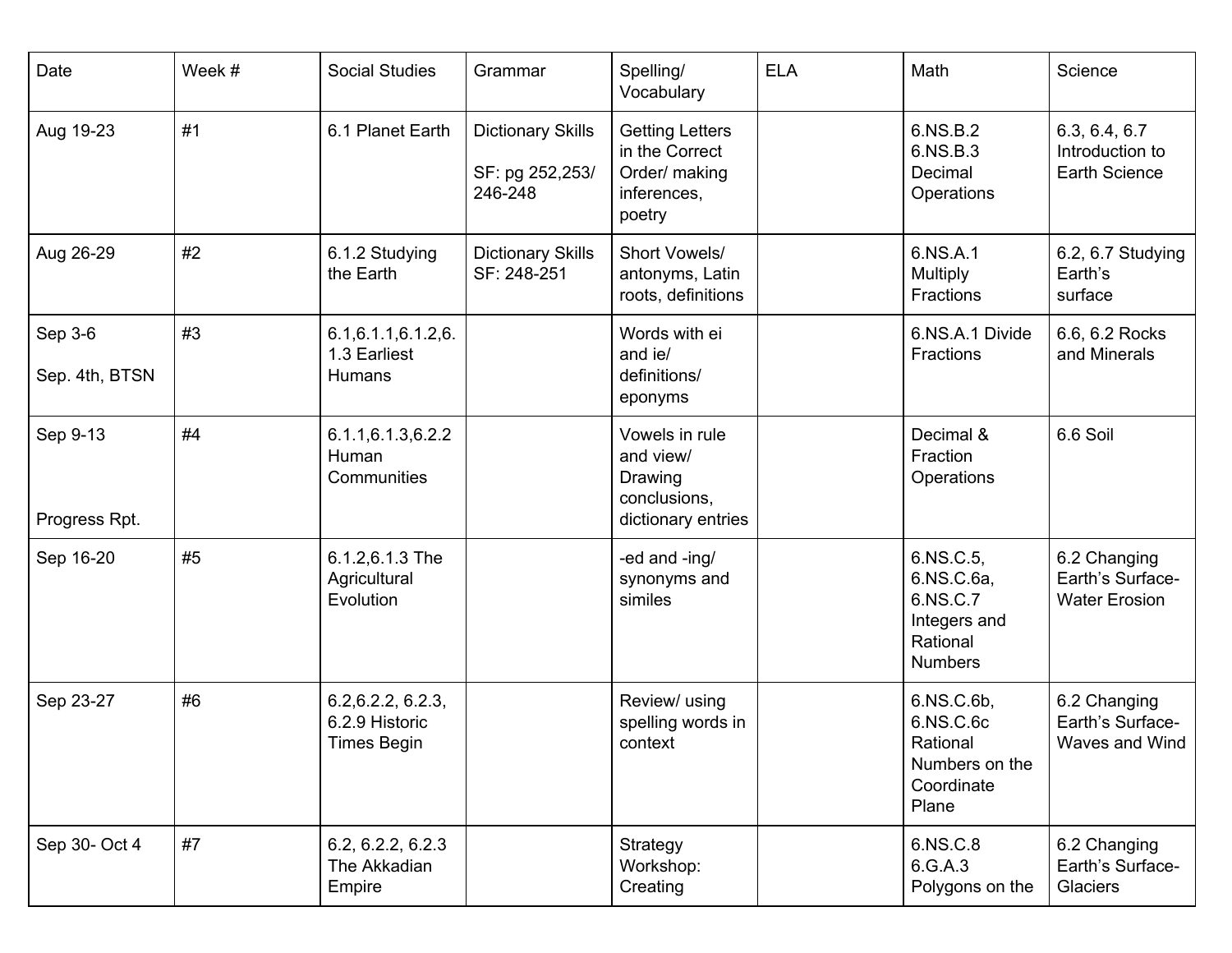|                            |     |                                                                | memory tricks<br>Sp:<br>Homophones/<br>Words in context                     |                      | Coordinate<br>Plane                                                                  |                              |
|----------------------------|-----|----------------------------------------------------------------|-----------------------------------------------------------------------------|----------------------|--------------------------------------------------------------------------------------|------------------------------|
| Oct 7-11<br>End Qtr. 1     | #8  | 6.2, 6.2.1, 6.2.3<br>Babylon and the<br><b>Assyrian Empire</b> | Unexpected<br>Consonant<br>spellings/<br>classifying,<br>synonyms           |                      | 6.EE.A.1<br>6.NS.B.4<br>Exponents, LCM<br>and GCF                                    | 6.2, 6.5<br>Ecosystems       |
| October 14-18              | #9  | 6.1, 6.1.3, 6.2,<br>6.2.1, 6.2.9<br>People of<br>Phoenicia     | One Consonant<br>or Two?/<br>Meaning clues,<br>Latin roots                  |                      | 6.EE.A.1,<br>6.EE.A.3 Write<br>and Solve<br><b>Numerical</b><br>Expressions          | 6.5, 6.6 Biomes              |
| Oct 21-25                  | #10 | 6.4, 6.4.3<br>Politics and<br>Government for<br>the Ages       | Using<br>Apostrophes/<br>words in context,<br>initials and<br>acronyms      | Science<br>Camp/PEEC | 6.EE.A.2,<br>6.EE.B.6<br>Write and Solve<br>Algebraic<br>Expressions                 | Science Camp/<br><b>PEEC</b> |
| Oct 28-31                  | #11 | 6.2, 6.2.1, 6.2.3, 6.<br>2.5, 6.2.9<br><b>Ancient Egypt</b>    | Compound<br>Words #1/<br>Paragraph<br>Completion,<br>idioms                 |                      | 6.EE.A.3<br>6.EE.A.4<br>Equivalent and<br>Simplified<br>Expressions                  | 6.6 Biodiversity             |
| Nov 4-8                    | #12 | 6.2, 6.2.1, 6.2.2, .6<br>.2.6<br>Egyptian<br>Civilization      | Review/List<br>words in context                                             |                      | 6.EE.A.4,<br>6.EE.B.5<br>Equations and<br>Properties of<br>Equality                  | 6.1, 6.4 Earth's<br>Interior |
| Nov 12-15<br>Progress Rpt. | #13 | 6.2,6.2.3,6.2.5,6.<br>2.7<br>Pyramids                          | Strategy<br>Workshop-<br>Meaning<br>helpers/Sp.<br>-ti,-ci/<br>Associations |                      | 6.EE.B.6,<br>6.EE.B.7 Write<br>and Solve<br>Addition and<br>Subtraction<br>Equations | 6.1 Drifting<br>Continents   |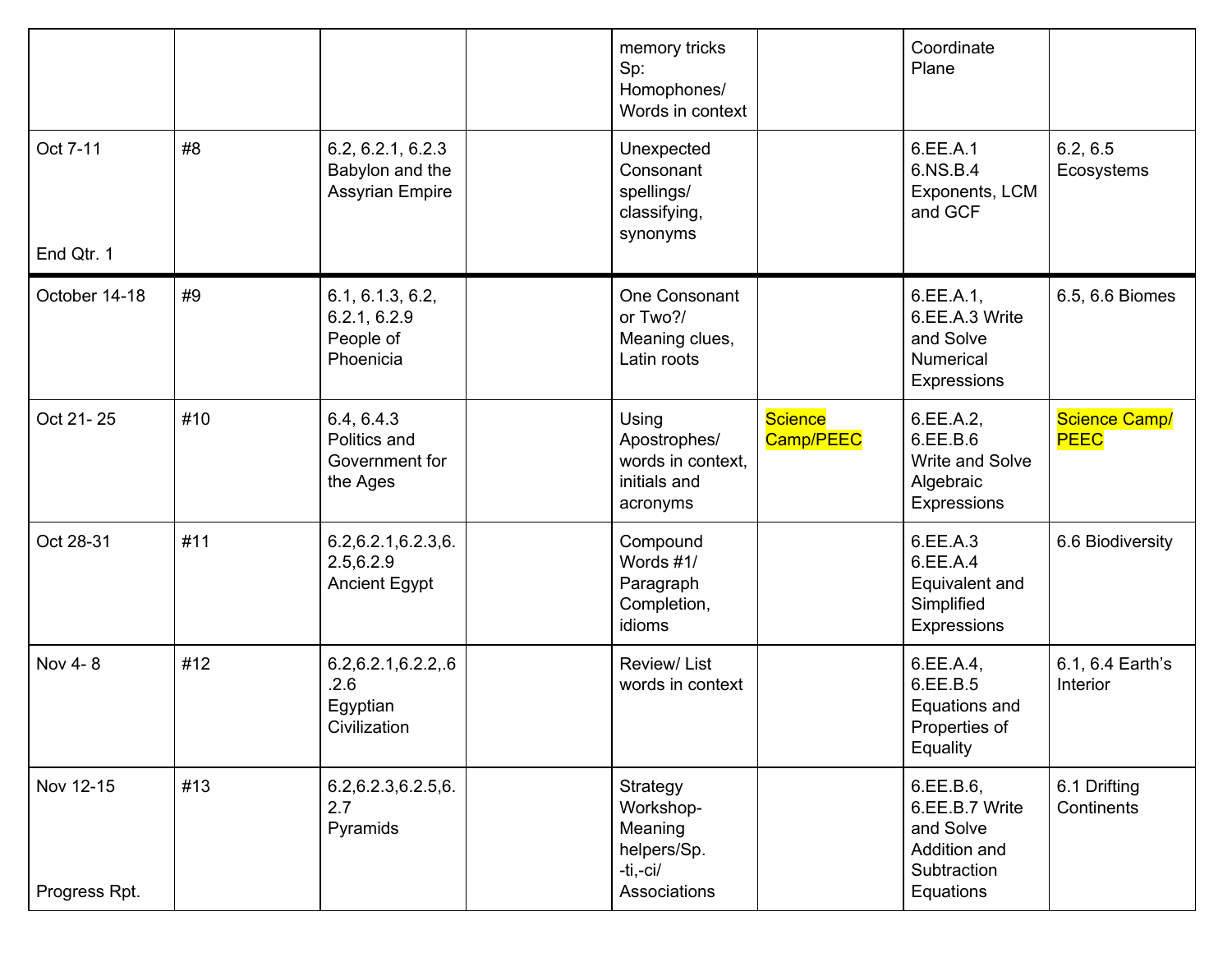| Nov 18-22                 | #14 | 6.2, 6.2.8<br>The Kush<br>Civilization                                           | Easily Confused<br>Words/<br>Synonyms                                                                                | 6.EE.B.6,<br>6.EE.B.7 Write<br>and Solve<br>Multiplication<br>and Division<br>Equations | 6.1 Forces in<br>Earth's Crust |
|---------------------------|-----|----------------------------------------------------------------------------------|----------------------------------------------------------------------------------------------------------------------|-----------------------------------------------------------------------------------------|--------------------------------|
| Dec 2-6                   | #15 | 6.1.2, 6.2<br>More African<br>Kingdoms                                           | Using just<br>Enough Letters/<br>Paragraph<br>completion,<br>thesaurus                                               | 6.EE.B.6,<br>6.EE.B.7 Write<br>and Solve<br>Equations                                   | 6.1 Earthquakes                |
| Dec 9-13                  | #16 | 6.2.1, 6.3, 6.3.1, 6.<br>3.2,6.3.3,6.3.4<br>Ancient<br><b>Israelites</b>         | Irregular plurals/<br>making<br>inferences,<br>context                                                               | 6.EE.B.8<br>Inequalities                                                                | 6.1 Volcanoes                  |
| Dec 16-20<br>Qtr. #2 ends | #17 | 6.3, 6.3.1, 6.3.2, 6.<br>3.3,6.3.4<br>Israelites on the<br>Move                  | <b>Related Words</b><br>#1/ Opposites,<br>Associations,<br>Greek and Latin<br>words parts                            | 6.EE.C.9<br>Patterns                                                                    | 6.1 California's<br>Geology    |
| Jan 6-10                  | #18 | 6.3, 6.3.1, 6.3.2, 6.<br>3.3,6.3.4,6.3.5,6.<br>7.5<br>Judaism<br><b>Survives</b> | Review/ words in<br>context                                                                                          | Ratios                                                                                  | 6.3, 6.4, 6.6<br>Atmosphere    |
| Jan 13-17                 | #19 | 6.4.5,6.4.8<br>The Persian<br>Empire                                             | Strategy<br>workshop:<br>Divide and<br>Conquer/ Sp:<br>vowels in<br>unstresses<br>syllables/<br>making<br>inferences | Rates and Unit<br>Rates                                                                 | 6.4 Water Cycle                |
| Jan 21-24                 | #20 | 6.2.9, 6.4, 6.4. 1, 6.<br>4.4, 6.4. 5, 6.4. 6, 6.                                | <b>Vowels in Final</b><br>Syllables/                                                                                 | <b>Converting Units</b><br>of Measurement                                               | 6.4 Types of<br>Precipitation  |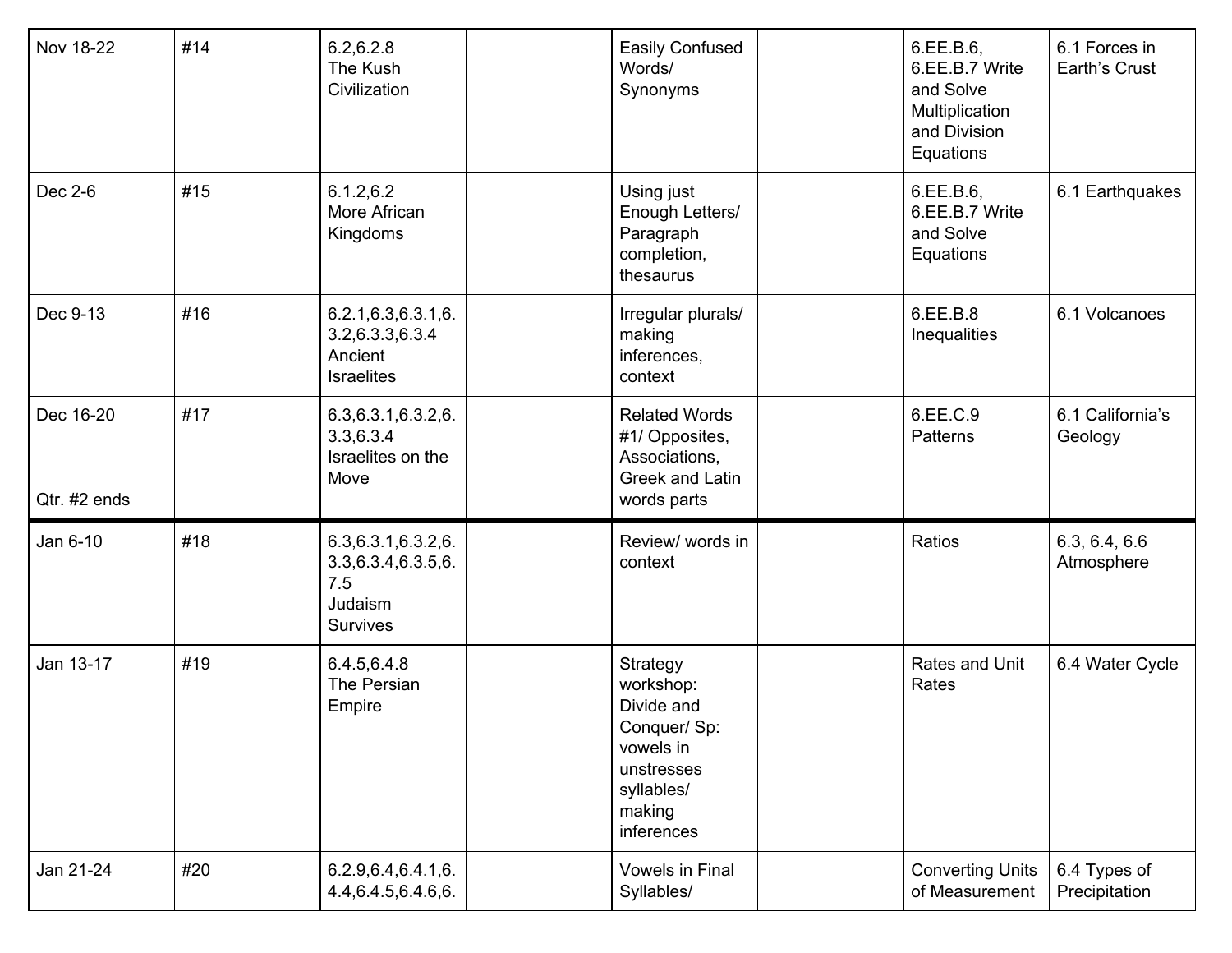|                           |     | 4.8<br><b>Ancient Greece</b>                                                      | Definitions,<br>synonym study                                                                                                                            |                                                |                                                  |
|---------------------------|-----|-----------------------------------------------------------------------------------|----------------------------------------------------------------------------------------------------------------------------------------------------------|------------------------------------------------|--------------------------------------------------|
| Jan 27-31                 | #21 | 6.2.9, 6.4, 6.4. 2, 6.<br>4.3, 6.4. 4, 6.4. 6, 6.<br>4.8<br>Greek<br>Civilization | R-controlled<br>vowels/ Drawing<br>conclusions,<br>hyperbole                                                                                             | Percents,<br>Fractions, and<br><b>Decimals</b> | 6.4 Weather                                      |
| Feb 3-7<br>Progress Rpts. | #22 | 6.4, 6.4. 4, 6.4. 8<br><b>Greek Mythology</b>                                     | Suffixes -ation,<br>-tion, -ion/<br>Classifying/Latin<br>Roots                                                                                           | Find the Percent<br>of a Number                | 6.4 Predicting<br>Weather                        |
| Feb 10-13                 | #23 | 6.4, 6.4. 2, 6.4. 7, 6.<br>4.8<br>Alexander the<br>Great                          | Words From<br>MAny Cultures/<br>Riddles,<br>connotations                                                                                                 | Find the Whole<br>when given the<br>Percent    | 6.2, 6.4 Storms-<br>Blizzards &<br>Thunderstorms |
| Feb 18-21                 | #24 | 6.5, 6.5. 3, 6.5. 4, 6.<br>5.5,6.5.7<br>Ancient India                             | Review/ words in<br>context                                                                                                                              | Area-<br>Parallelograms<br>and Triangles       | 6.2, 6.4 Storms-<br>Tornadoes and<br>Hurricanes  |
| Feb 24-28                 | #25 | 6.5, 6.5.1, 6.5.2, 6.<br>5.5,6.5.7<br>Indian<br>Civilization                      | Strategy<br>Workshop:<br>Pronouncing for<br>Spelling/Sp:<br>Including all of<br>the letters/<br>Associations/<br>choosing the<br>right thesaurus<br>word | Area-<br>Trapezoids and<br>Polygons            | 6.4 Climate and<br>Currents                      |
| Mar 2-6<br>Qtr. #3 ends   | #26 | 6.2.9, 6.6, 6.6.1, 6.<br>6.2,6.6.3,6.6.4<br><b>Ancient China</b>                  | Suffixes: -ate,<br>-ive, -ship/<br>Context clues                                                                                                         | Surface Area-<br>Prisms and<br>Pyramids        | 6.4 Climate<br>Regions                           |
| Mar 9-12                  | #27 | 6.2.9, 6.6, 6.6.5, 6.<br>6.6, 6.6. 7, 6.6. 8<br>Chinese                           | Opposite<br>prefixes/ Making<br>inferences,                                                                                                              | Volume                                         | 6.4 Climate<br>Change                            |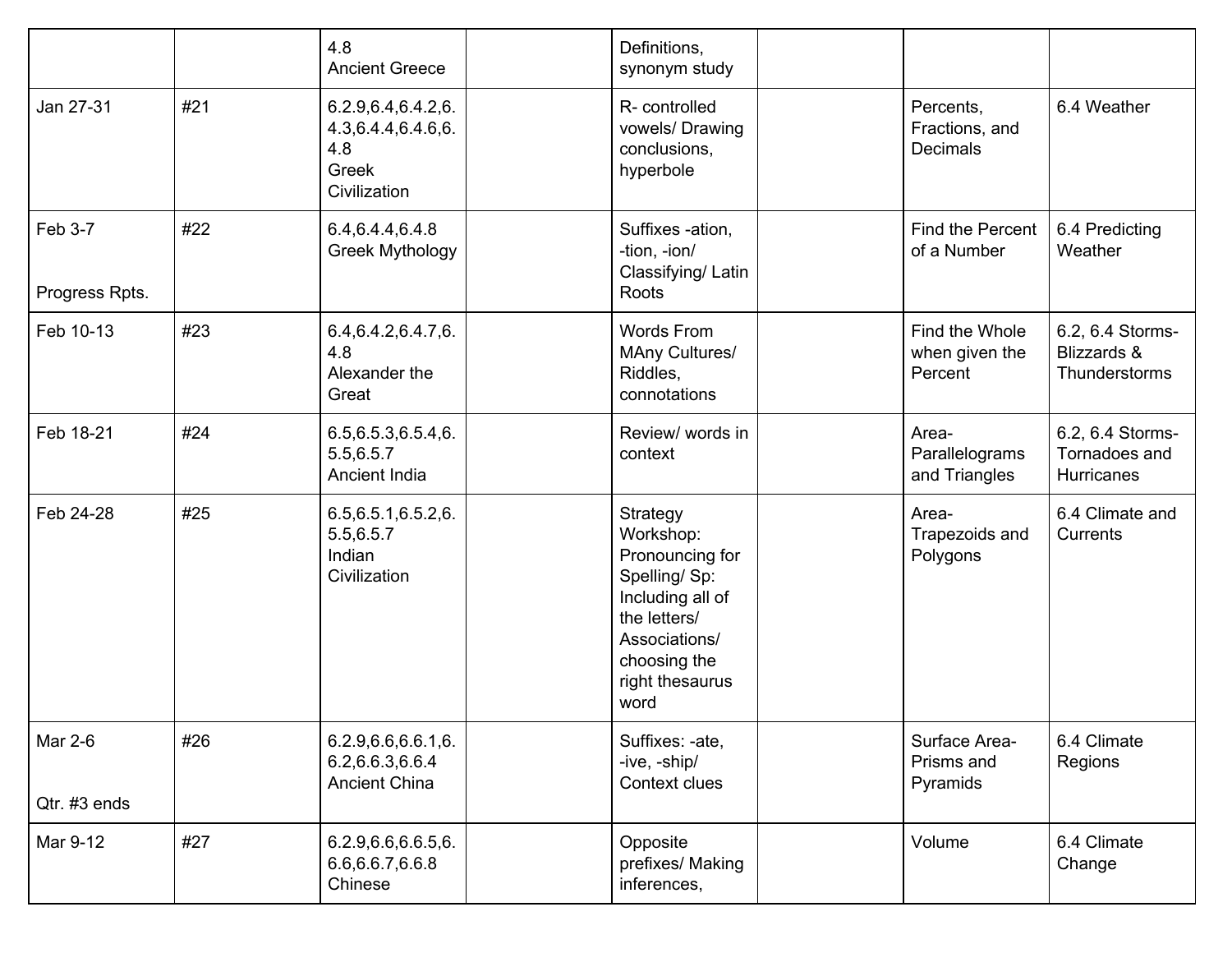|                                  |     | Civilization                                                                        | context clues                                                                                             |               |                                                                    |                                               |
|----------------------------------|-----|-------------------------------------------------------------------------------------|-----------------------------------------------------------------------------------------------------------|---------------|--------------------------------------------------------------------|-----------------------------------------------|
| Mar 16-20                        | #28 | 6.2.9, 6.7, 6.7.1, 6.<br>7.2,6.7.3,6.7,6.7.<br>4,6.7.7,6.7.8<br><b>Ancient Rome</b> | <b>Related words</b><br>#2/ Making<br>connections,<br>Latin roots                                         |               | Statistical<br>Questions                                           | 6.3, 6.6 Fossil<br>Fuels                      |
| Mar 23-27                        | #29 | 6.7, 6.7.1, 6.7.4, 6.<br>7.8<br>The Golden Age<br>of Rome                           | One word or<br>two?/ Making<br>connections,<br>exact words                                                |               | Mean, median,<br>mode, and range                                   | 6.6 Renewable<br><b>Resources</b>             |
| Mar 30- Apr 3<br>Progress Rpt.   | #30 | 6.7, 6.7.1, 6.7.3, 6.<br>7.4,6.7.5<br>The Roman<br>Empire                           | Review, List<br>words in context                                                                          |               | Display Data-<br>Box Plots,<br>Histograms, and<br>frequency tables | 6.6 Nuclear<br>Energy                         |
| Apr 13-17                        | #31 | 6.7, 6.7. 6, 6.7. 7, 6.<br>7.8<br>The Rise of<br>Christianity                       | Strategy<br>Workshop:<br>Choosing the<br>best strategy/<br>Sp: words with<br>no sound clues/<br>Languages |               | Summarize Data<br>and choose<br>appropriate<br>measures            | 6.6 Recycling<br>Material<br><b>Resources</b> |
| Apr 20-24                        | #32 | 7.1, 7.1.1, 7.1.2, 7.<br>1.3<br><b>Byzantine</b><br>Empire                          | Negative<br>prefixes/<br>Antonyms, Latin<br>Roots                                                         |               | Summarize data<br>distributions                                    | 6.1<br>Sun-Earth-Moon<br>System               |
| Apr 27- May 1                    | #33 | 6.2.9, 6.7.8, 7.1.1<br>Roman<br>Contributions                                       | Suffixes: -ance,<br>-ence, -ant, -ent/<br>Associations,<br>thesaurus-findin<br>g the right<br>meaning     |               | Review                                                             | 6.1 Lunar<br>Phases                           |
| May 4 - 8<br>May 7 Open<br>House | #34 | 7.7, 7.7.1, 7.7.2, 7.<br>7.3, 7.7.4, 7.7.5<br>MesoAmerican<br>Civilizations         | Compound<br>Words #2/<br>making<br>connections,<br>Jargon                                                 | <b>CAASPP</b> |                                                                    | <b>CAASPP</b>                                 |